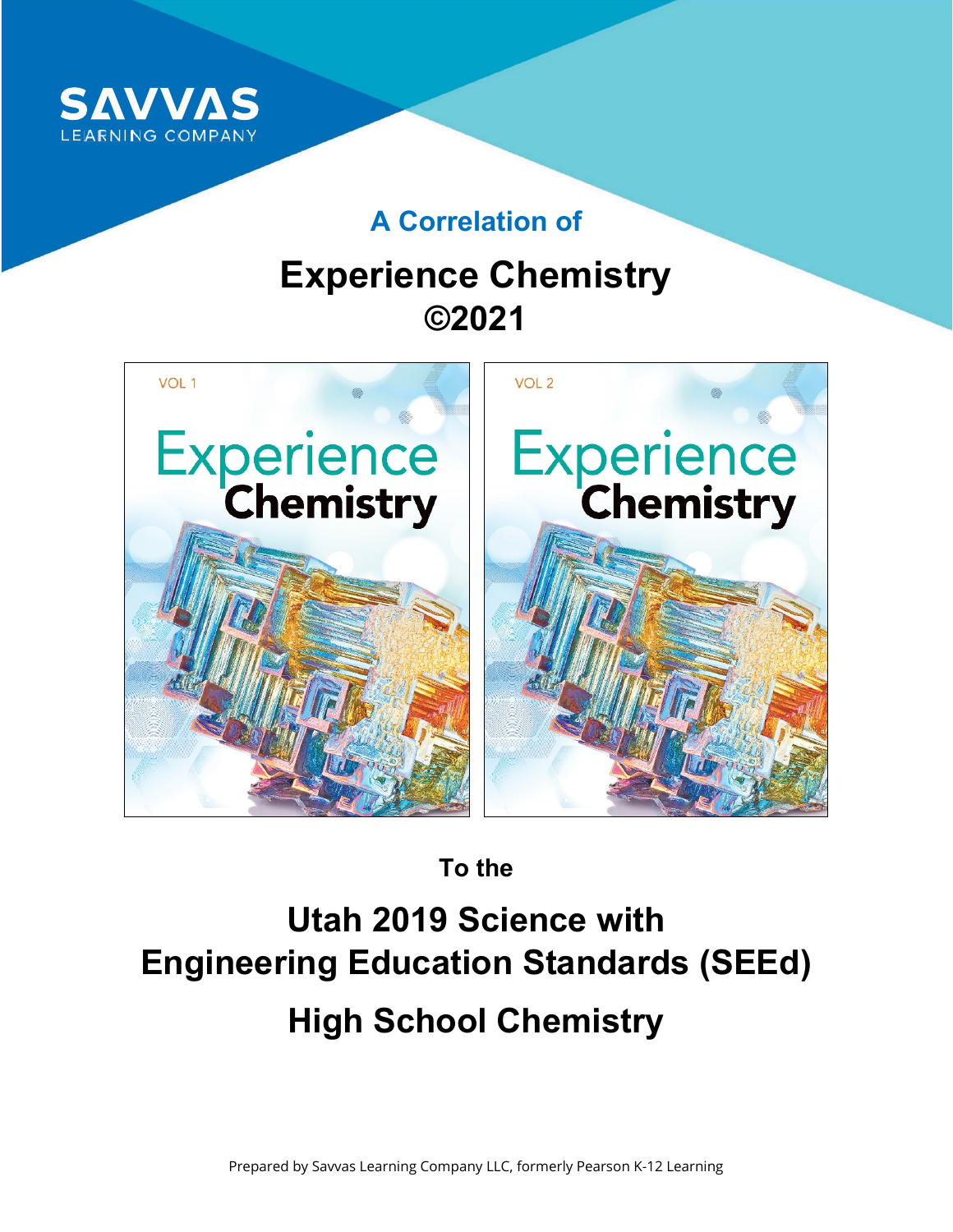**Resource Title:** National Experience Chemistry ©2021 **Publisher:** Savvas Learning Company LLC, formerly known as Pearson K-12 Learning. **ISBN (10 or 13 digit unique identifier):** Experience Notebook Vol. 1 & 2 bundle: 9781418327231 Teacher Guide Vol. 1 & 2 bundle: 9781418327248 **Media (text, software, internet, multimedia):** Multimedia **Author:** Christopher More, Ph.D., Michael Wysession, Pd.D., Bryn Lutes, Pd.D. **Copyright:** 2021 **Review Date**: August 19, 2020 **Core Subject Area:** Science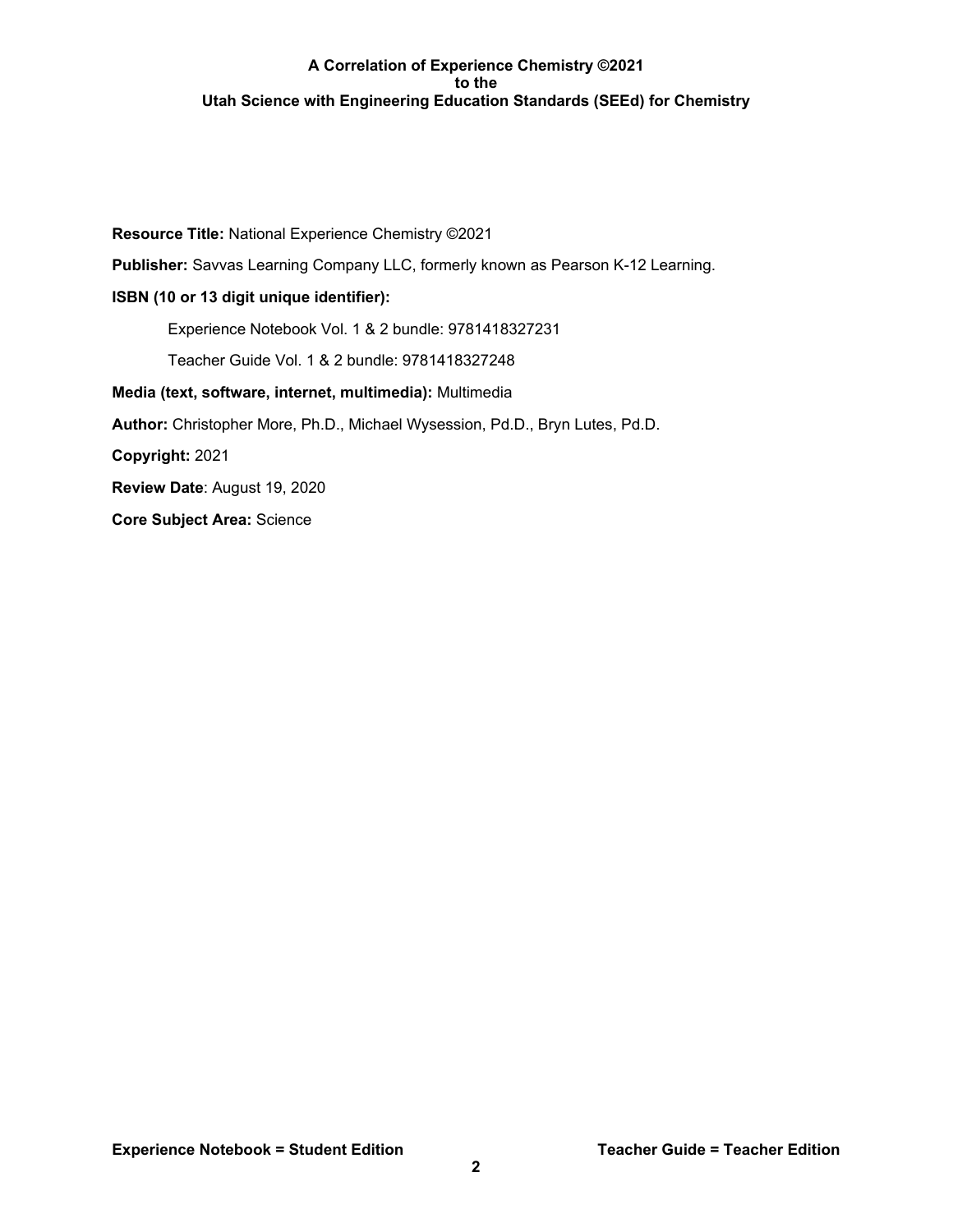## **Introduction**

This document demonstrates how **Experience Chemistry ©2021** supports Utah's 2019 Science with Engineering Education Standards (SEEd) for Chemistry Correlation references include the Experience Notebook (Vol. 1 and 2), Teacher Guide, and online digital assets.

Savvas Learning Company is excited to introduce **Experience Chemistry!** From climate change, water quality, and the newest energy sources, to the foods we grow and eat, your students will experience chemistry like never before. The program uses cool, weird, and amazing phenomena to engage students in 3-D science. Give students an up-close, first-hand experience they'll never forget.

## **Be the first to** *Experience It!*

Storylines are organized around a real-world Anchoring Phenomena that sparks student curiosity, gives a purpose to learning and connects chemistry concepts through a unifying unique occurrence. Students encounter everyday phenomena through Claims-Evidence Reasoning Exercises, Authentic Readings, STEM Projects, and Engineering Performance Tasks.

## **Explore Phenomena with Flinn Scientific!**

**Experience Chemistry** and Flinn Scientific partner to deliver high-quality inquiry opportunities to chemistry classrooms. Lab Experiments, Engineering Challenges, Performance Tasks, Virtual Reality Simulations, and Lab Videos by Flinn Scientific immerse students in hands-on chemistry.

## **Hands-On Labs**

• Assign student-friendly labs focused on real-world phenomena in every learning experience.

• Customize your lessons with four versions of every lab including Open-Ended, Guided, Shortened, and Advanced.

## **Lab Videos**

• Background videos, demo videos and summary videos engage and connect students to the phenomena, prepare students and instructors for set-up and revisit concepts before assessments.

## **Design Challenges and Performance Tasks**

• Students mimic the real-world activities of engineers as they define and solve problems and design, test and evaluate solutions.

• Students demonstrate mastery of three-dimensional learning at the end of every Investigation with a Performance-Based assessment.

## **Lab Kits**

• Simplify lab set-up and solution preparation with time-saving lab kits.

## **Virtual Reality**

• Immerse your students in 360º simulations that bring chemistry to life.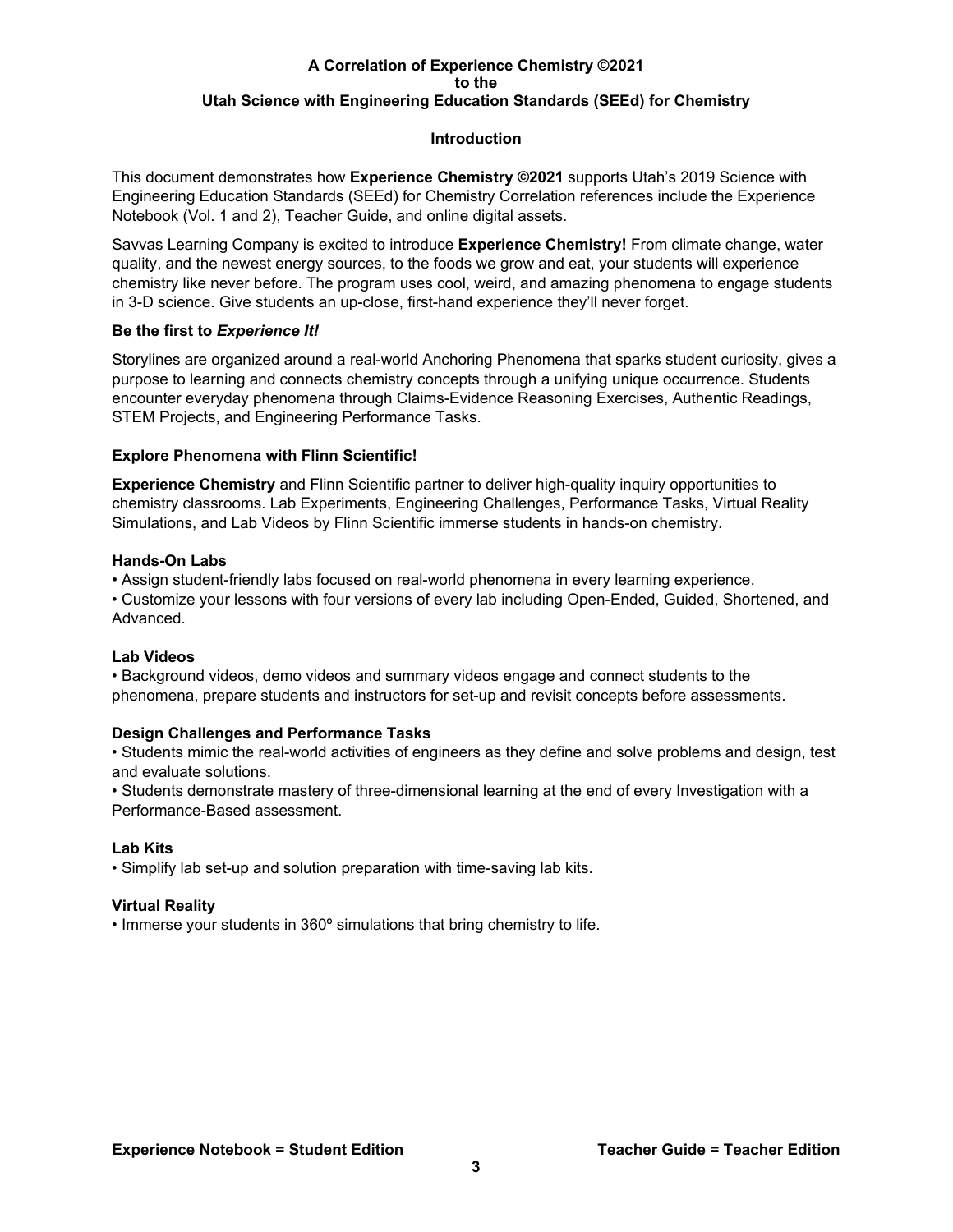## **Table of Contents**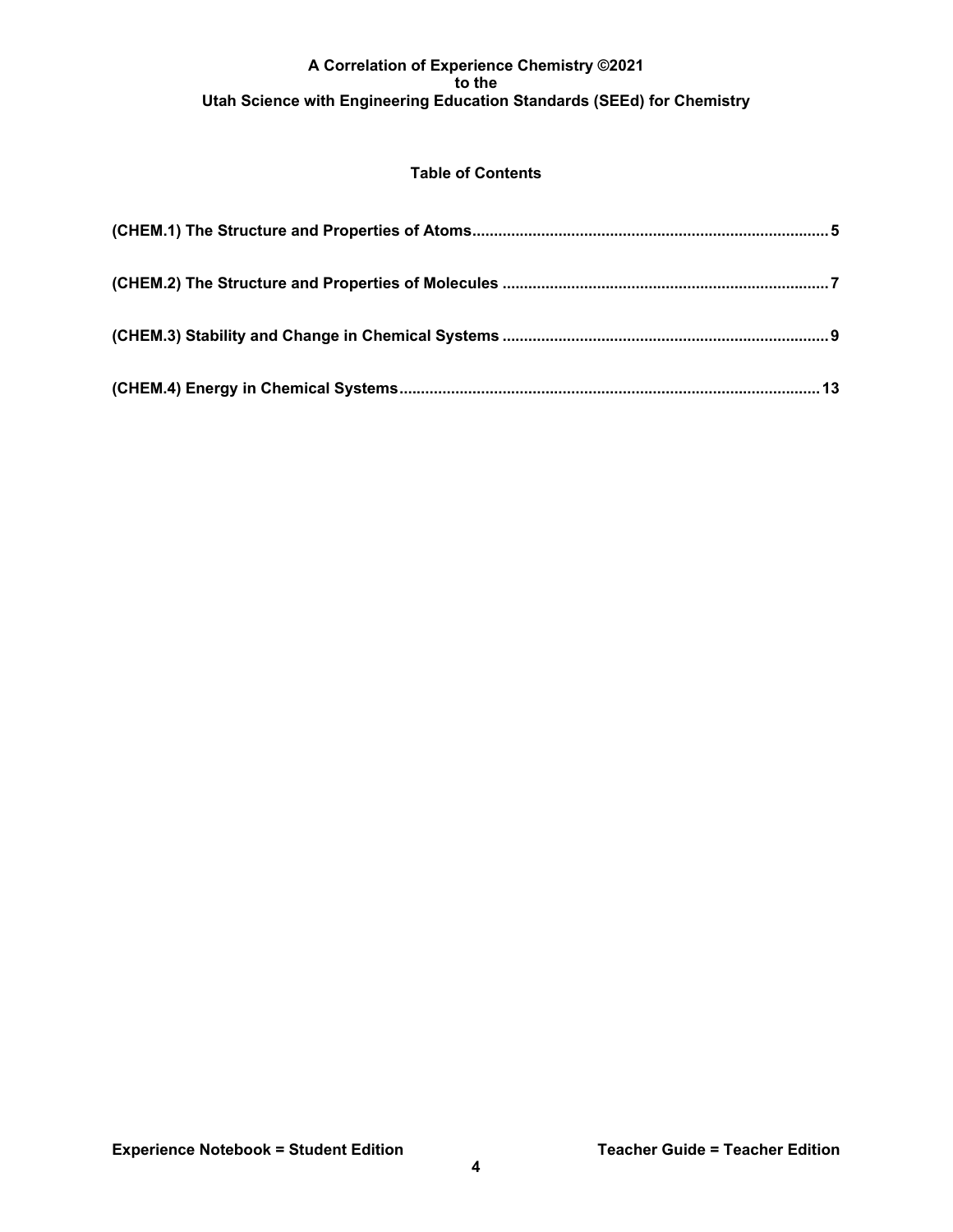<span id="page-4-0"></span>

| <b>Utah Science with Engineering Education</b><br><b>Standards (SEEd) for Chemistry</b>                                                                                                                                                                                                                                                                                                                                                                                              | <b>Experience Chemistry</b><br>©2021                                                                                                                                                                                                                                                                                                                                                                                                                                                                                                                                                      |
|--------------------------------------------------------------------------------------------------------------------------------------------------------------------------------------------------------------------------------------------------------------------------------------------------------------------------------------------------------------------------------------------------------------------------------------------------------------------------------------|-------------------------------------------------------------------------------------------------------------------------------------------------------------------------------------------------------------------------------------------------------------------------------------------------------------------------------------------------------------------------------------------------------------------------------------------------------------------------------------------------------------------------------------------------------------------------------------------|
| (CHEM.1) The Structure and Properties of Atoms                                                                                                                                                                                                                                                                                                                                                                                                                                       |                                                                                                                                                                                                                                                                                                                                                                                                                                                                                                                                                                                           |
| (CHEM.1.1) Obtain, evaluate, and communicate<br>information regarding the structure of the atom on the<br>basis of experimental evidence. Emphasize the<br>relationship between proton number and element<br>identity, isotopes, and electrons in atoms. Examples<br>of experimental evidence could include the gold foil<br>experiment, cathode ray tube, or atomic spectrum<br>data.                                                                                               | <b>Experience Notebook, Volume 1:</b><br><b>Investigation 1</b><br>Visualizing the Atom, 12<br>Types of Atoms, 13-14<br>Mass Number, 15<br>Isotopes, 16<br>Atomic Emission Spectra, 22-23<br>The Bohr Model, 24-25<br>Revisit Investigative Phenomenon, 27<br><b>Teacher Guide:</b><br>Inquiry Labs: Bean Bag Isotopes; Evaluate Atomic<br>Spectra<br>Performance Based Assessment: Evaluate Atomic<br><b>Structure with Flame Tests</b><br>Digital Activities: Explore Atomic Particles; Model<br>Isotopes; A Quick Look at the Parts of an Atom;<br><b>Emission Spectra of Elements</b> |
| (CHEM.1.2) Analyze and interpret data to identify<br>patterns in the stability of isotopes and predict likely<br>modes of radioactive decay. Emphasize that different<br>isotopes of the same element decay by different<br>modes and at different rates depending on their<br>nuclear stability. Examples of data could include band<br>of stability charts, mass or nuclear binding energy per<br>nucleon, or the inverse relationship between half-life<br>and nuclear stability. | <b>Experience Notebook, Volume 2:</b><br><b>Investigation 17</b><br>Strong and Weak Nuclear Forces, 361-365<br>Radioactive Half-Lives, 365-366<br>Radioactive Decay Chains, 367<br><b>Teacher Guide:</b><br><b>Inquiry Labs: Radioactive Decay</b><br>Digital Activities: What Happens When an Atom<br>Decays; Stability of small and Large Nuclei                                                                                                                                                                                                                                        |
| (CHEM.1.3) Use mathematics and computational<br>thinking to relate the rates of change in quantities of<br>radioactive isotopes through radioactive decay (alpha,<br>beta, and positron) to ages of materials or persistence<br>in the environment. Emphasize a conceptual<br>understanding of half-life. Examples could include<br>radiocarbon dating, nuclear waste management, or<br>nuclear medicine.                                                                            | <b>Experience Notebook, Volume 2:</b><br><b>Investigation 17</b><br>Radioactive Half-Lives, 365-366<br>Radiometric Dating, 368<br>Carbon-14 Age Dating, 370<br>Radiometric Dating of Old Materials, 371-372<br>Nuclear Accidents and Radioactive Waste, 394<br>Radiation and Medicine, 396-397<br><b>Teacher Guide:</b><br>Digital Activities: Geologic Age and Half-Life;<br>Ionizing Radiation Hazards                                                                                                                                                                                  |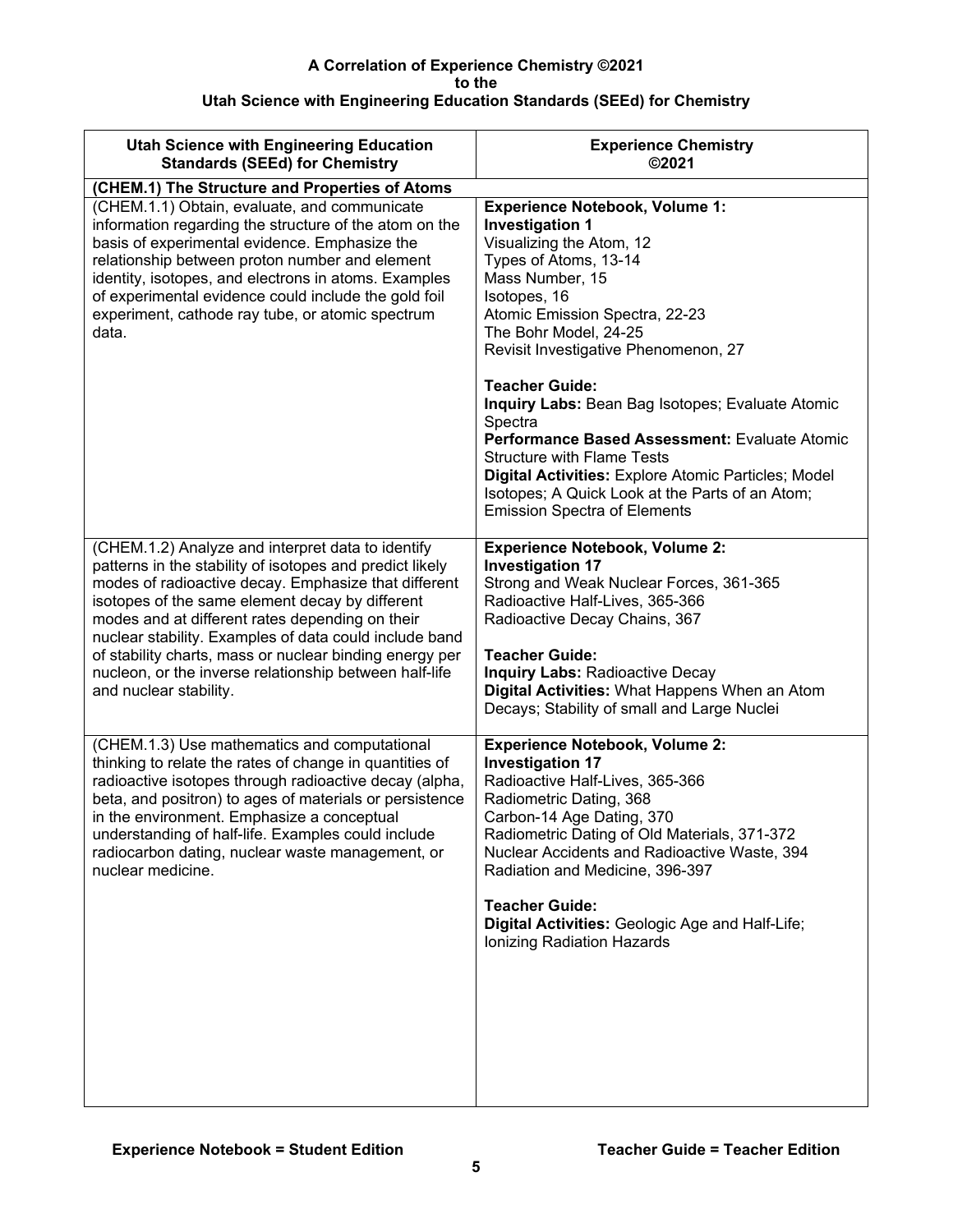| <b>Utah Science with Engineering Education</b><br><b>Standards (SEEd) for Chemistry</b>                                                                                                                                                                                                                                                                                                                                                                                                                                                                                                                             | <b>Experience Chemistry</b><br>©2021                                                                                                                                                                                                                                                                                                                                                                                                                                                                                                                                                                                                                                                                                                                                                                                                                                                                                                                                                                                                                                                                            |
|---------------------------------------------------------------------------------------------------------------------------------------------------------------------------------------------------------------------------------------------------------------------------------------------------------------------------------------------------------------------------------------------------------------------------------------------------------------------------------------------------------------------------------------------------------------------------------------------------------------------|-----------------------------------------------------------------------------------------------------------------------------------------------------------------------------------------------------------------------------------------------------------------------------------------------------------------------------------------------------------------------------------------------------------------------------------------------------------------------------------------------------------------------------------------------------------------------------------------------------------------------------------------------------------------------------------------------------------------------------------------------------------------------------------------------------------------------------------------------------------------------------------------------------------------------------------------------------------------------------------------------------------------------------------------------------------------------------------------------------------------|
| (CHEM.1.4) Construct an explanation about how<br>fusion can form new elements with greater or lesser<br>nuclear stability. Emphasize the nuclear binding<br>energy, with the conceptual understanding that when<br>fusion of elements results in a more stable nucleus,<br>large quantities of energy are released, and when<br>fusion results in a less stable nucleus, large quantities<br>of energy are required. Examples could include the<br>building up of elements in the universe starting with<br>hydrogen to form heavier elements, the composition<br>of stars, or supernovae producing heavy elements. | <b>Experience Notebook, Volume 2:</b><br><b>Investigation 17</b><br>Conservation of Mass and Energy, 373-374<br>Mass and Energy at the Big Bang, 376-377<br>Nuclear Fusion, 380<br>Solar Fusion, 381<br>Fusion in Large Stars, 382<br>Nucleosynthesis, 383-384<br><b>Teacher Guide:</b><br><b>Digital Activities: Comparing Nuclear and Chemical</b><br>Reactions; Energy From Nuclear Processes; The<br><b>Compositions of Stars</b>                                                                                                                                                                                                                                                                                                                                                                                                                                                                                                                                                                                                                                                                           |
| (CHEM.1.5) Use the periodic table as a model to<br>predict the relative properties of elements based on<br>the patterns of electrons in the outermost energy level<br>of atoms. Emphasize conceptual understanding of<br>trends and patterns. Examples could include trends in<br>ionization energy, atomic radius, or electronegativity.<br>Examples of properties for main group elements could<br>include general reactivity, bonding type, or ion<br>formation.                                                                                                                                                 | <b>Experience Notebook, Vol 1:</b><br><b>Investigation 1</b><br>Types of Atoms, 13-14<br>Patterns in Electron Configurations, 36-38<br>Valence Electrons, 39<br>Revisit Investigative Phenomenon, 40<br><b>Investigation 2</b><br>The Periodic Table as a Predictive Model, 50-51<br>Coulomb's Law, 52<br>The Shielding Effect and Effective Nuclear Charge,<br>53-55<br>Atomic Radius, 56-58<br>Ionization Energy, 59<br>Successive Ionization Energies, 60<br>Electron Affinity, 61<br>Common Charges in Representative Elements, 62<br>Connecting the Trends, 63<br>Revisit Investigative Phenomenon, 64<br><b>Teacher Guide:</b><br>Inquiry Labs: Develop a Periodic Table; Elemental<br>Metals, Nonmetals, and Metalloids; Periodic Trends<br>and Properties<br>Performance Based Assessment: Evaluate Atomic<br>Structure with Flame Tests; Gravimetric Analysis of<br><b>Periodic Trends</b><br><b>Digital Activities: Graphing Periodic Properties;</b><br>Periodic Trends; Make a Claim About Periodic Trends;<br>Size Trends and Shielding Effect; Predict Reactivity<br><b>Using Periodic Trends</b> |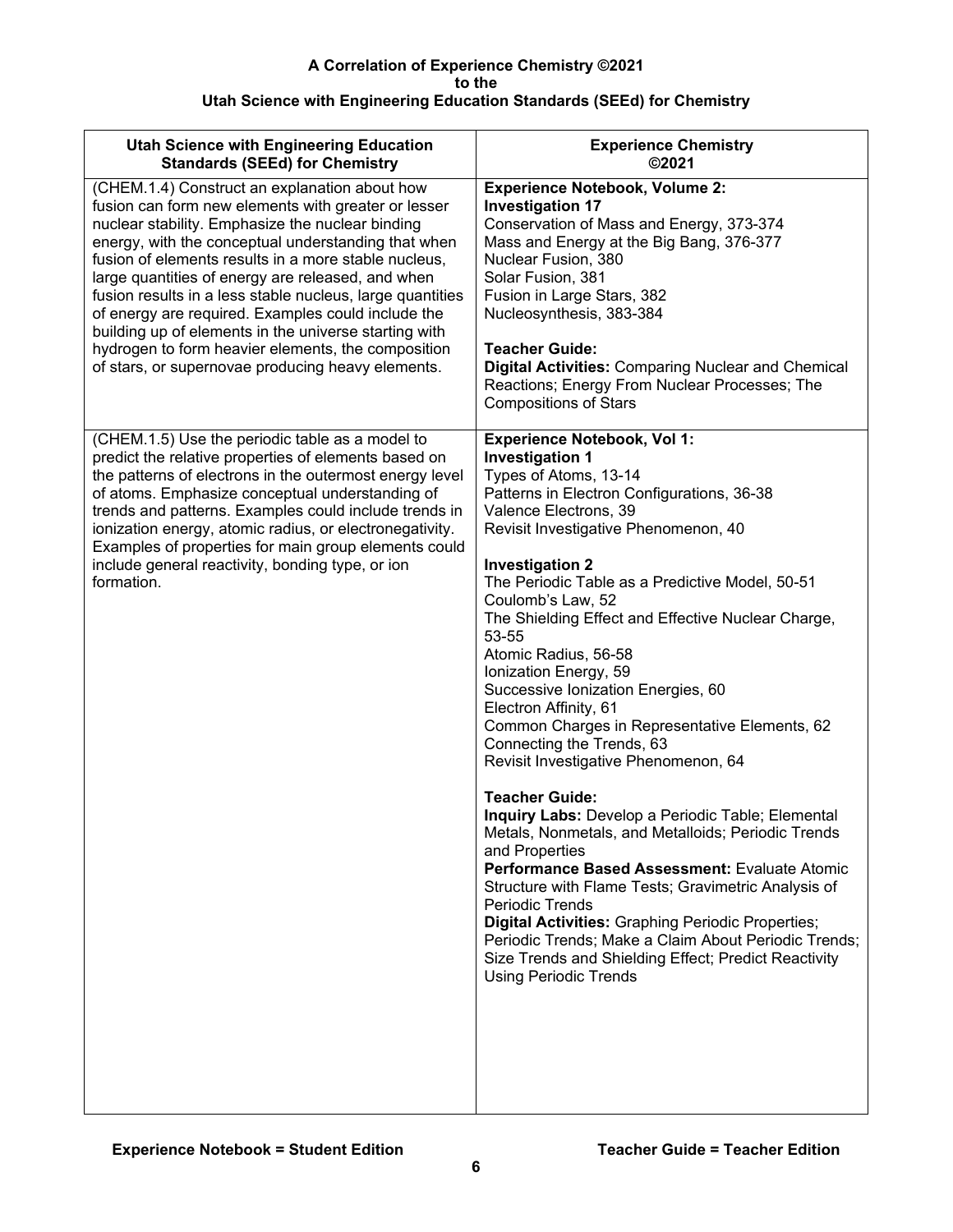<span id="page-6-0"></span>

| <b>Utah Science with Engineering Education</b><br><b>Standards (SEEd) for Chemistry</b>                                                                                                                                                                                                                                                                                                                                                                                                                                                                                                         | <b>Experience Chemistry</b><br>©2021                                                                                                                                                                                                                                                                                                                                                                                                                                                                                                                                                                                                                                                                                                                                                                                                                                                                                                                                                                                                                                                                                                                    |
|-------------------------------------------------------------------------------------------------------------------------------------------------------------------------------------------------------------------------------------------------------------------------------------------------------------------------------------------------------------------------------------------------------------------------------------------------------------------------------------------------------------------------------------------------------------------------------------------------|---------------------------------------------------------------------------------------------------------------------------------------------------------------------------------------------------------------------------------------------------------------------------------------------------------------------------------------------------------------------------------------------------------------------------------------------------------------------------------------------------------------------------------------------------------------------------------------------------------------------------------------------------------------------------------------------------------------------------------------------------------------------------------------------------------------------------------------------------------------------------------------------------------------------------------------------------------------------------------------------------------------------------------------------------------------------------------------------------------------------------------------------------------|
| (CHEM.2) The Structure and Properties of Molecules                                                                                                                                                                                                                                                                                                                                                                                                                                                                                                                                              |                                                                                                                                                                                                                                                                                                                                                                                                                                                                                                                                                                                                                                                                                                                                                                                                                                                                                                                                                                                                                                                                                                                                                         |
| (CHEM.2.1) Analyze data to predict the type of<br>bonding most likely to occur between two elements<br>using the patterns of reactivity on the periodic table.<br>Emphasize the types and strengths of attractions<br>between charged particles in ionic, covalent, and<br>metallic bonds. Examples could include the attraction<br>between electrons on one atom and the nucleus of<br>another atom in a covalent bond or between ions in an<br>ionic compound.                                                                                                                                | <b>Experience Notebook, Volume 1:</b><br><b>Investigation 3</b><br>lons and the Octet Rule, 68-69<br>Ionic Bonds, 70-71<br>Ionic Compounds, 72-73<br>Sea of Electrons Model, 77<br>Molecular Compounds, 81<br>The Octet Rule in Molecules, 82-83<br>Types of Covalent Bonds, 85<br>Sample Problem: Electron Dot Structures for<br>Molecular Substances, 85<br>Geometry and Polar Molecules, 88-90<br><b>Teacher Guide:</b><br><b>Digital Activities: Electron Dot Structures for lonic</b><br>Compounds; Formation of Ionic Compounds; Electron<br>Dot Structures for Molecular Substances; Formation of<br><b>Covalent Bonds</b>                                                                                                                                                                                                                                                                                                                                                                                                                                                                                                                       |
| (CHEM.2.2) Plan and carry out an investigation to<br>compare the properties of substances at the bulk<br>scale and relate them to molecular structures.<br>Emphasize using models to explain or describe the<br>strength of electrical forces between particles.<br>Examples of models could include Lewis dot<br>structures or ball and stick models. Examples of<br>particles could include ions, atoms, molecules, or<br>networked materials (such as graphite). Examples of<br>properties could include melting point and boiling<br>point, vapor pressure, solubility, or surface tension. | <b>Experience Notebook, Volume 1:</b><br><b>Investigation 3</b><br>Ionic Bonds, 70-71<br>Ionic Compounds, 72-73<br>Properties of Ionic Compounds, 74-76<br>Revisit Investigative Phenomenon, 76<br>Properties of Metals, 78-80<br>Revisit Investigative Phenomenon, 80<br>The Octet Rule in Molecules, 82-83<br>Electronegativity and Bonding, 86-87<br>Geometry and Polar Molecules, 88-90<br>Revisit Investigative Phenomenon, 90<br>Van der Waals Forces, 91-92<br>Hydrogen Bonds, 93<br>Properties of Molecular Substances, 94-95<br>Revisit Investigative Phenomenon, 96<br><b>Investigation 4</b><br>Liquids and Intermolecular Forces, 118-119<br>Solids and Attractive Force, 120-121<br>Heating a Liquid, 127<br>Vapor Pressure and Boiling, 130-131<br>Properties of Ionic and Molecular Compounds, 138<br>Covalent Network Solids, 139-140<br>Revisit Investigative Phenomenon, 140, 147<br>Ductility and Malleability, 142<br>Crystalline Structure and Properties of Metals, 144<br>Water and Hydrogen Bonding, 148<br>Surface Tension, 149-150<br>Hydrogen Bonding and Boiling Point, 151<br>Structure Affects Properties of Ice, 152-153 |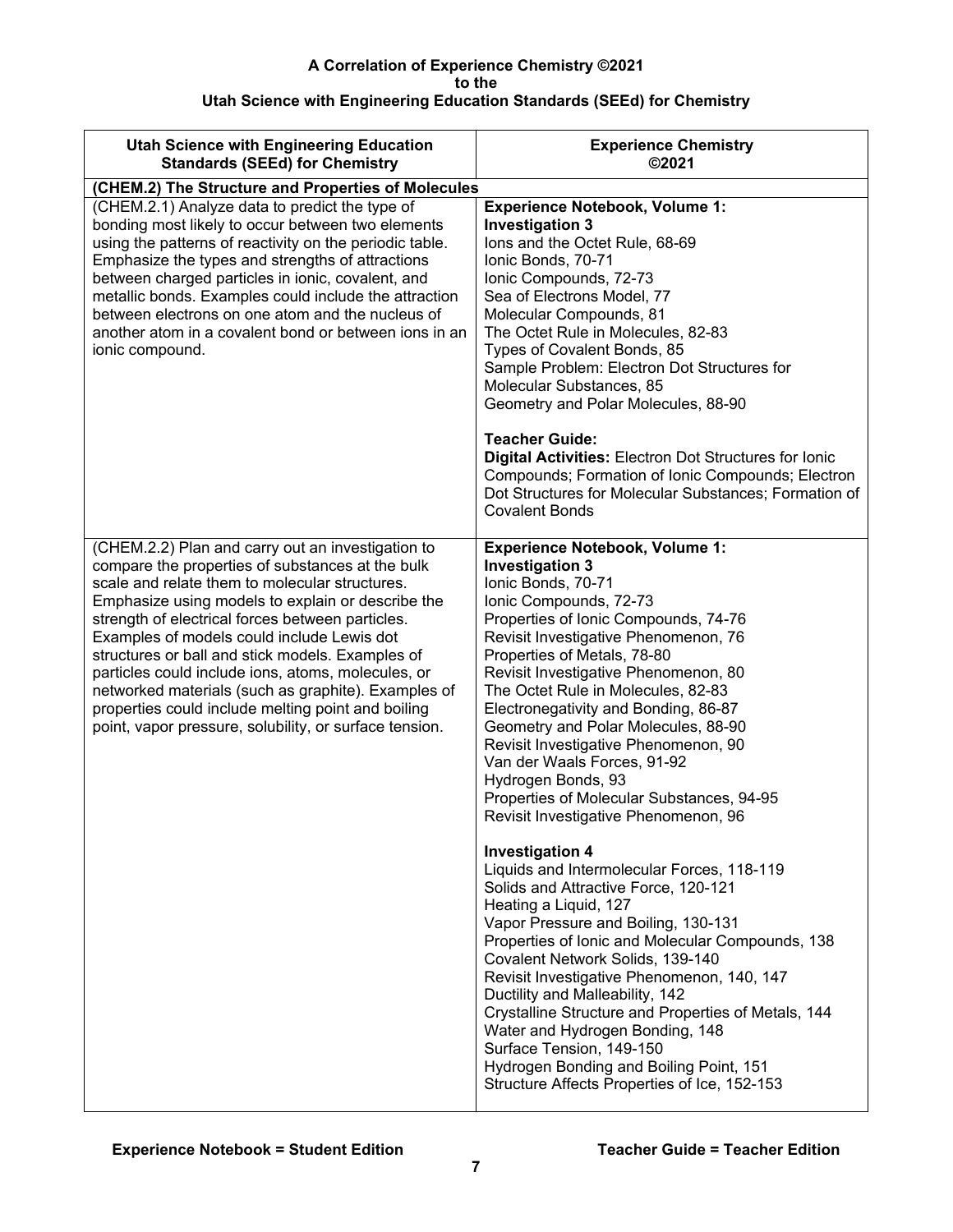| <b>Utah Science with Engineering Education</b><br><b>Standards (SEEd) for Chemistry</b>                                                                                                                                                                                                                                                                                                                                                                                                                   | <b>Experience Chemistry</b><br>©2021                                                                                                                                                                                                                                                                                                                                                                                                                                                                                                                                                                                                                                                                                                                                             |
|-----------------------------------------------------------------------------------------------------------------------------------------------------------------------------------------------------------------------------------------------------------------------------------------------------------------------------------------------------------------------------------------------------------------------------------------------------------------------------------------------------------|----------------------------------------------------------------------------------------------------------------------------------------------------------------------------------------------------------------------------------------------------------------------------------------------------------------------------------------------------------------------------------------------------------------------------------------------------------------------------------------------------------------------------------------------------------------------------------------------------------------------------------------------------------------------------------------------------------------------------------------------------------------------------------|
| CHEM 2.2 Continued:                                                                                                                                                                                                                                                                                                                                                                                                                                                                                       | Continued:<br><b>Teacher Guide:</b><br>Inquiry Labs: Characteristics of Ionic Bonds;<br>Investigate Metallic Bonds; Characteristics of Covalent<br>Bonds; Intermolecular Forces; Correlate Material<br>Properties and Bond Type; Melt Ionic and Covalent<br>Compounds; Investigate Surface Tension<br>Performance Based Assessment: Types of<br><b>Chemical Bonds</b><br><b>Digital Activities: lons and Electroplating; Formation</b><br>of Ionic Compounds; Describe Ionic Bonding and<br>Properties; Electron Dot Structures for Molecular<br>Substances; Intermolecular Forces in Liquids; Water's<br>Behavior on Earth; Relate Intermolecular Forces to<br>States of Matter; Phase Changes and Intermolecular<br>Forces; Tough Tools; Model Surface Tension and<br>Polarity |
| (CHEM.2.3) Engage in argument supported by<br>evidence that the functions of natural and designed<br>macromolecules are related to their chemical<br>structures. Emphasize the roles of attractive forces<br>between and within molecules. Examples could<br>include non-covalent interactions between base pairs<br>in DNA allowing it to be unzipped for replication, the<br>network of atoms in a diamond conferring hardness,<br>or the nonpolar nature of polyester (PET) making it<br>quick-drying. | <b>Experience Notebook, Volume 1:</b><br><b>Investigation 4</b><br>Solids and Attractive Force, 120-121<br>Covalent Network Solids, 139-140<br><b>Experience Notebook, Volume 2:</b><br><b>Investigation 16</b><br>Saturation, 319<br>Isomers, 320-321<br>Revisit Investigative Phenomenon, 326<br>Alcohols, 329<br>Ethers and Amines, 330<br>Aldehydes and Ketones, 331<br>Organic Chemical Reactions, 335-336<br>Polymers, 337-339<br>Proteins, 347-348<br>Lipids, 349-351<br>Nucleic Acids, 352<br><b>Teacher Guide:</b><br><b>Engineering Design Challenge: Polymers: Bouncy</b><br><b>Balls</b><br>Digital Activities: Structure and Properties of<br>Hydrocarbons; Energy Density; Polymerization;<br>Protein Structure and Food Design; Energy Density of<br>Foods        |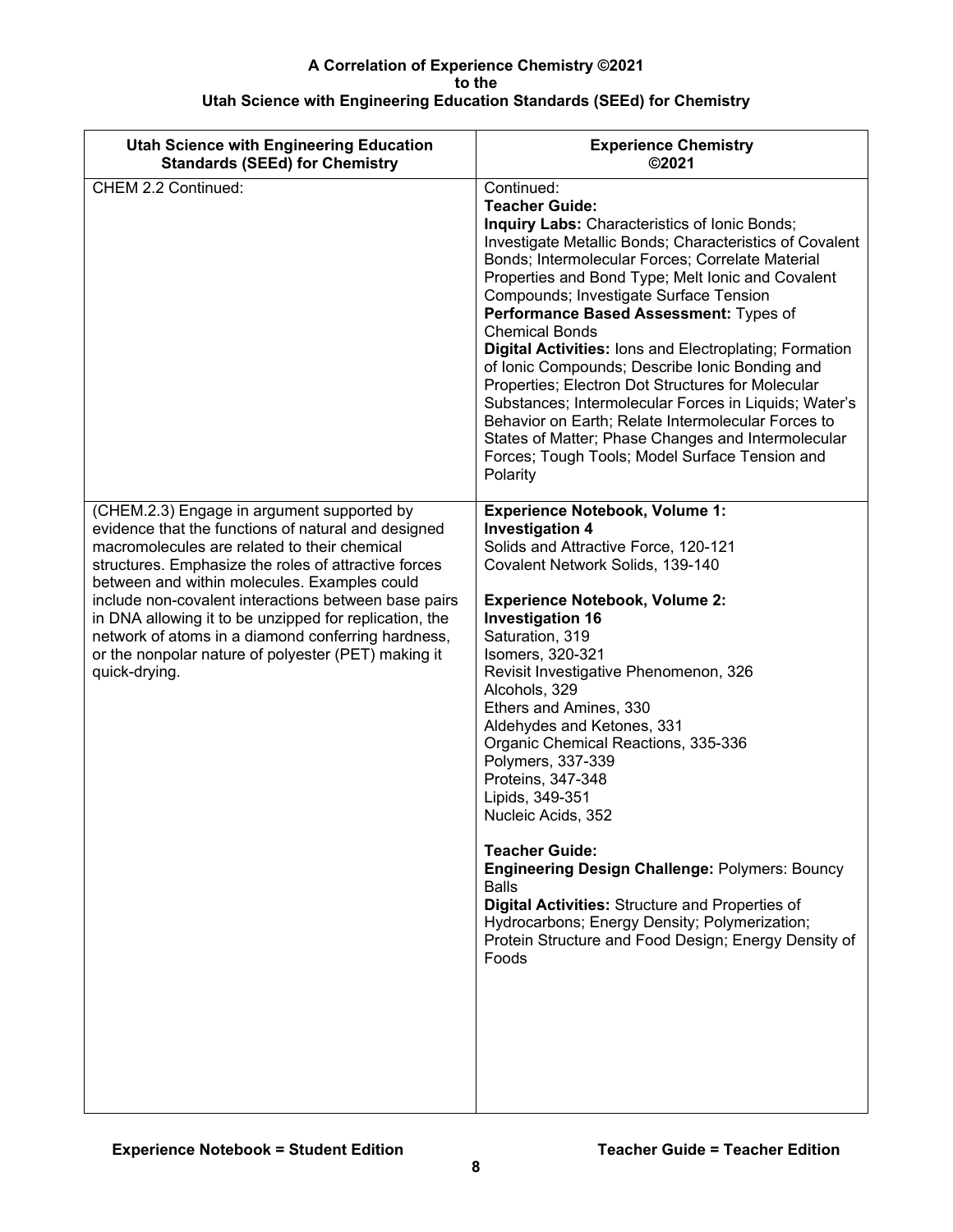<span id="page-8-0"></span>

| <b>Utah Science with Engineering Education</b><br><b>Standards (SEEd) for Chemistry</b>                                                                                                                                                                                                                                                                                                                                                                                                                                                    | <b>Experience Chemistry</b><br>©2021                                                                                                                                                                                                                                                                                                                                                                                                                                                                                                                                                                                                                                                                                                                                                                                                                                                                                                                          |
|--------------------------------------------------------------------------------------------------------------------------------------------------------------------------------------------------------------------------------------------------------------------------------------------------------------------------------------------------------------------------------------------------------------------------------------------------------------------------------------------------------------------------------------------|---------------------------------------------------------------------------------------------------------------------------------------------------------------------------------------------------------------------------------------------------------------------------------------------------------------------------------------------------------------------------------------------------------------------------------------------------------------------------------------------------------------------------------------------------------------------------------------------------------------------------------------------------------------------------------------------------------------------------------------------------------------------------------------------------------------------------------------------------------------------------------------------------------------------------------------------------------------|
| (CHEM.2.4) Evaluate design solutions where<br>synthetic chemistry was used to solve a problem<br>(cause and effect). Define the problem, identify criteria<br>and constraints, analyze available data on proposed<br>solutions, and determine an optimal solution.<br>Emphasize the design of materials to control their<br>properties through chemistry. Examples could include<br>pharmaceuticals that target active sites, teflon to<br>reduce friction on surfaces, or nanoparticles of zinc<br>oxide to create transparent sunscreen. | <b>Experience Notebook, Volume 2:</b><br><b>Investigation 16</b><br>Polymers, 337-339<br><b>Investigation 18</b><br>Green Chemistry, 403<br>A Greener Vision for Chemistry, 415-416<br>Revisit Investigative Phenomenon, 416<br>1. Waste Prevention, 418<br>3. Less Hazardous Chemical Synthesis, 420<br>4. Designing Safer Chemicals, 421<br>7. Use of Renewable Feedstocks, 424<br>10. Design for Degradation, 427<br>Sustainable Energy Practices, 434<br>Sustainable Waste Management, 435<br>Revisit Investigative Phenomenon, 438<br>Assessment, 439<br><b>Teacher Guide:</b><br>Inquiry Labs: Green Chemistry Analysis of a<br>Reaction; How to Recycle Polylactic Acid Plastics<br><b>Engineering Design Challenge: Plastic from</b><br><b>Biowaste</b><br>Digital Activities: Getting the Lead Out; From<br>Feedstocks to Medicine; Energy-Efficient Ammonia<br>Production; How Catalysts Promote Greener<br>Chemistry; Revise an Industrial Process |
| (CHEM.3) Stability and Change in Chemical Systems                                                                                                                                                                                                                                                                                                                                                                                                                                                                                          |                                                                                                                                                                                                                                                                                                                                                                                                                                                                                                                                                                                                                                                                                                                                                                                                                                                                                                                                                               |
| (CHEM.3.1) Use mathematics and computational<br>thinking to analyze the distribution and proportion of<br>particles in solution. Emphasize proportional<br>reasoning and the impact of concentration on solution<br>properties, rather than algorithmic calculations.<br>Examples of concentrations affecting solutions could<br>include the Beer-Lambert Law, colligative properties,<br>or pH.                                                                                                                                           | <b>Experience Notebook, Vol 1:</b><br><b>Investigation 5</b><br>Molarity, 203-204<br>Sample Problem: Calculating Molarity, 205<br>Sample Problem: Calculating Moles of Solute in<br>Solution, 206<br>Dilutions, 207-208<br>Sample Problem: Preparing a Dilute Solution, 209<br>Percent Solution, 210-211<br>Sample Problem: Calculating Percent by Volume, 211<br>Revisit Investigative Phenomenon, 212                                                                                                                                                                                                                                                                                                                                                                                                                                                                                                                                                       |
|                                                                                                                                                                                                                                                                                                                                                                                                                                                                                                                                            | <b>Experience Notebook, Volume 2:</b><br><b>Investigation 13</b><br>Calculating pH, 199-200<br>Sample Problem: Calculating pH from H <sub>3</sub> O <sup>+</sup><br>Concentration, 201<br>Calculating pH for Weak Acids and Bases, 208<br>Sample Problem: Estimating pH of a Weak Acid<br>Solution, 209<br>Acid-Base Titrations, 218<br>Sample Problem: Determining the Concentration by<br>Titration, 220                                                                                                                                                                                                                                                                                                                                                                                                                                                                                                                                                    |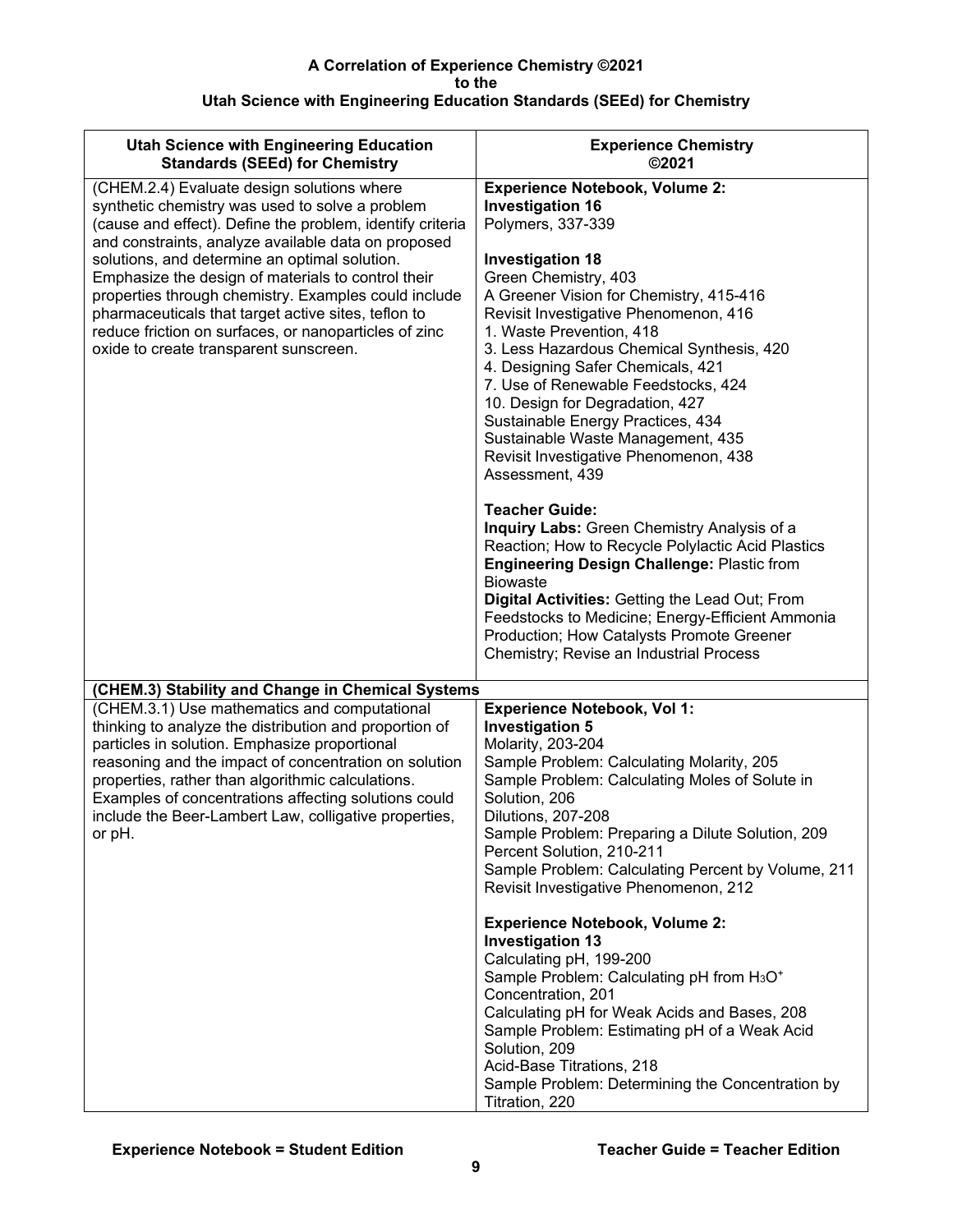| <b>Experience Chemistry</b><br>©2021                                                                                                                                                                                                                                                                                                                                                                                                                                                                                                                                                                                                                                                                                                                                                                                                                                                                                     |
|--------------------------------------------------------------------------------------------------------------------------------------------------------------------------------------------------------------------------------------------------------------------------------------------------------------------------------------------------------------------------------------------------------------------------------------------------------------------------------------------------------------------------------------------------------------------------------------------------------------------------------------------------------------------------------------------------------------------------------------------------------------------------------------------------------------------------------------------------------------------------------------------------------------------------|
| Continued:<br><b>Teacher Guide:</b><br><b>Inquiry Labs: Preparation of Solutions; Titrations -</b><br>The Study of Acid-Base Chemistry<br>Digital Activities: Making Dilutions; Solubility and<br>Percent by Mass; Exploring Acid Strength and<br>Concentration; Stoichiometric Analysis of Vinegar                                                                                                                                                                                                                                                                                                                                                                                                                                                                                                                                                                                                                      |
| <b>Experience Notebook, Volume 1:</b><br><b>Investigation 3</b><br>lons and the Octet Rule, 68-69<br>Ionic Bonds, 70-71<br>Ionic Compounds, 72-73<br>Revisit Investigative Phenomenon, 76<br>The Octet Rule in Molecules, 82-83<br>Types of Covalent Bonds, 84<br>Electronegativity and Bonding, 86-87<br>Revisit Investigative Phenomenon, 90                                                                                                                                                                                                                                                                                                                                                                                                                                                                                                                                                                           |
| <b>Investigation 6</b><br>Activity Series, 232<br>Sample Problem: Writing Chemical Equations for<br><b>Combustion Reactions, 237</b><br>Predicting the Products of Reactions, 238-239<br>Revisit Investigative Phenomenon, 240<br>Ions in Aqueous Solution, 241-242<br>Predicting the Formation of a Precipitate, 246<br><b>Experience Notebook, Volume 2:</b><br><b>Investigation 15</b><br>Redox vs. Non-redox Reactions, 284<br><b>Teacher Guide:</b><br>Inquiry Labs: Characteristics of Ionic Bonds;<br><b>Characteristics of Covalent Bonds; Evaluate Chemical</b><br>Reactions; Types of Chemical Reactions; Predict<br>Chemical Reactions; Metal Activity<br><b>Engineering Design Challenge: Water Purification</b><br><b>Digital Activities: Calculate Bond Polarity; Predicting</b><br>Bond Type; Reactivity of Metals; Reaction Reasoning;<br>Cation Meets Anion; Predict Whether a Precipitate<br>Will Form |
|                                                                                                                                                                                                                                                                                                                                                                                                                                                                                                                                                                                                                                                                                                                                                                                                                                                                                                                          |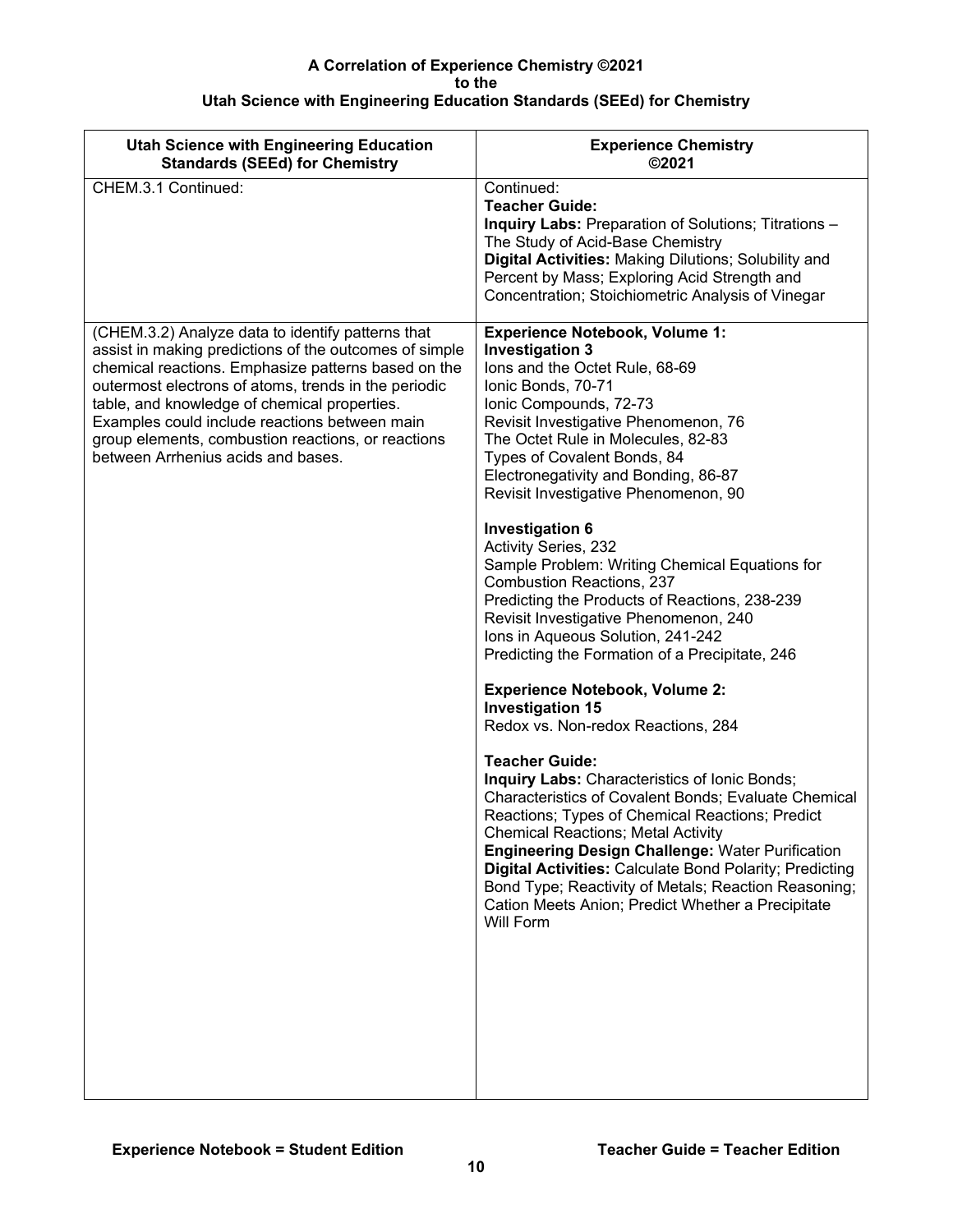| <b>Utah Science with Engineering Education</b><br><b>Standards (SEEd) for Chemistry</b>                                                                                                                                                                                                                                                                                                                                                                                                                                                                                                                                                                      | <b>Experience Chemistry</b><br>©2021                                                                                                                                                                                                                                                                                                                                                                                                                                                                                                                                                                                                                                                |
|--------------------------------------------------------------------------------------------------------------------------------------------------------------------------------------------------------------------------------------------------------------------------------------------------------------------------------------------------------------------------------------------------------------------------------------------------------------------------------------------------------------------------------------------------------------------------------------------------------------------------------------------------------------|-------------------------------------------------------------------------------------------------------------------------------------------------------------------------------------------------------------------------------------------------------------------------------------------------------------------------------------------------------------------------------------------------------------------------------------------------------------------------------------------------------------------------------------------------------------------------------------------------------------------------------------------------------------------------------------|
| (CHEM.3.3) Plan and carry out an investigation to<br>observe the change in properties of substances in a<br>chemical reaction to relate the macroscopically<br>observed properties to the molecular level changes in<br>bonds and the symbolic notation used in chemistry.<br>Emphasize that the visible macroscopic changes in<br>chemical reactions are a result of changes on the<br>molecular level. Examples of observable properties<br>could include changes in color or the production of a<br>solid or gaseous product.                                                                                                                             | <b>Experience Notebook, Volume 1:</b><br><b>Investigation 6</b><br><b>Combination Reactions, 228</b><br>Decomposition Reactions, 229<br>Single-Replacement Reactions, 231<br>Double-Replacement Reactions, 234<br><b>Combustion Reactions, 236</b><br>Predicting the Products of Reactions, 238-239<br>Formation of a Precipitate, 245<br>Revisit Investigative Phenomenon, 248<br><b>Teacher Guide:</b><br><b>Inquiry Labs: Types of Chemical Reactions</b><br>Performance Based Assessment: Identify Evidence<br>of Chemical Reactions<br><b>Digital Activities: Reaction Reasoning</b>                                                                                           |
| (CHEM.3.4) Use mathematics and computational<br>thinking to support the observation that matter is<br>conserved during chemical reactions and matter<br>cycles. Emphasize that chemical reactions occur on<br>both small and global scales, and that matter is<br>always conserved. Examples of small scale reactions<br>could include ratios of reactants and products in a<br>single chemical reaction or simple stoichiometric<br>calculation. Examples of global scale matter cycles<br>could include tracing carbon through the chemical<br>reactions of photosynthesis, combustion, or<br>respiration.                                                 | <b>Experience Notebook, Volume 1:</b><br><b>Investigation 7</b><br>Interpreting Chemical Equations, 254<br>Sample Problem: Interpreting a Balanced Chemical<br>Equation, 255<br>What Is Conserved?, 256<br>Proportionality of Reactants and Products, 257<br>Revisit Investigative Phenomenon, 258<br><b>Teacher Guide:</b><br><b>Inquiry Labs: Identify Unknowns Through</b><br>Stoichiometry; Determination of Reaction Output;<br>Formation of Barium Iodate<br>Engineering Design Challenge: Build a Film<br><b>Canister Rocket</b><br><b>Performance Based Assessment: The</b><br>Stoichiometry of Filling a Balloon<br><b>Digital Activities: Understanding Stoichiometry</b> |
| (CHEM.3.5) Develop solutions related to the<br>management, conservation, and utilization of mineral<br>resources (matter). Define the problem, identify<br>criteria and constraints, develop possible solutions<br>using models, analyze data to make improvements<br>from iteratively testing solutions, and optimize a<br>solution. Emphasize the conservation of matter and<br>minerals as a limited resource. Examples of Utah<br>mineral resources could include copper, uranium,<br>potash, coal, oil, or natural gas. Examples of<br>constraints could include cost, safety, reliability, or<br>possible social, cultural, and environmental impacts. | <b>Experience Notebook, Volume 2:</b><br><b>Investigation 11</b><br>Sustainability, 151-152<br><b>Investigation 18</b><br>Green Chemistry, 403<br>Supply: Finite Resources, 408-409<br>Revisit Investigative Phenomenon, 416<br>Revisit Investigative Phenomenon, 430<br>Sustainable Resource Management, 433<br>Sustainable Waste Management, 435<br>Revisit Investigative Phenomenon, 438                                                                                                                                                                                                                                                                                         |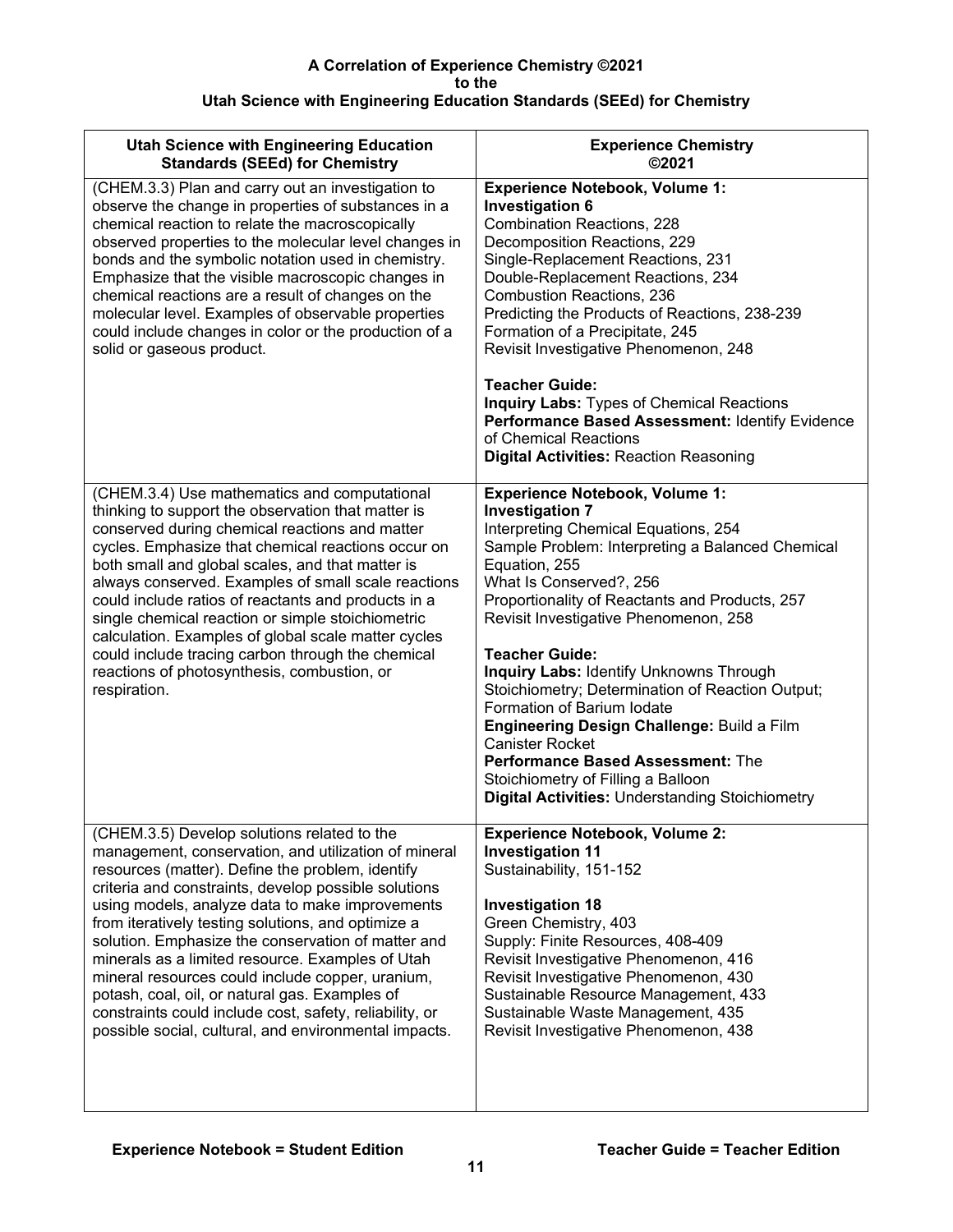| <b>Utah Science with Engineering Education</b><br><b>Standards (SEEd) for Chemistry</b>                                                                                                                                                                                                                                                                                                                                                                                                                                                              | <b>Experience Chemistry</b><br>©2021                                                                                                                                                                                                                                                                                                                                                                                                                                                                                                                                                                                                                                                                                                               |
|------------------------------------------------------------------------------------------------------------------------------------------------------------------------------------------------------------------------------------------------------------------------------------------------------------------------------------------------------------------------------------------------------------------------------------------------------------------------------------------------------------------------------------------------------|----------------------------------------------------------------------------------------------------------------------------------------------------------------------------------------------------------------------------------------------------------------------------------------------------------------------------------------------------------------------------------------------------------------------------------------------------------------------------------------------------------------------------------------------------------------------------------------------------------------------------------------------------------------------------------------------------------------------------------------------------|
| CHEM 3.5 Continued:                                                                                                                                                                                                                                                                                                                                                                                                                                                                                                                                  | Continued:<br><b>Teacher Guide:</b><br><b>Inquiry Labs: How to Recycle Polylactic Acid Plastics</b><br><b>Engineering Design Challenge: Plastic from</b><br><b>Biowaste</b><br>Digital Activities: Energy-Efficient Ammonia<br>Production; Choices When Designing Chemical<br>Processes; Paper Mill Wastewater Treatment; Revise<br>an Industrial Process                                                                                                                                                                                                                                                                                                                                                                                          |
| (CHEM.3.6) Construct an explanation using<br>experimental evidence for how reaction conditions<br>affect the rate of change of a reaction. Emphasize<br>collision theory as an explanatory principle. Examples<br>of reaction conditions could include temperature,<br>concentration, particle size, or presence of a catalyst.                                                                                                                                                                                                                      | <b>Experience Notebook, Volume 2:</b><br><b>Investigation 12</b><br>Collision Theory - a Review, 163<br>Effect of Concentration on Reaction Rates, 164<br>Effect of Temperature on Reaction Rates, 165<br>Effect of Particle Size on Reaction Rates, 166<br>Revisit Investigative Phenomenon, 167<br>One-Step and Multistep Reactions, 170<br>Lowering Activation Energy, 171-172<br>Assessment, 191<br><b>Teacher Guide:</b><br>Inquiry Labs: Reaction Rates: Iodine Clock; Collision<br>Theory<br>Performance Based Assessment: Reaction Rates<br>and Equilibrium<br>Digital Activities: Factors that Affect Reaction Rate;<br>Reaction Rate and Molecular Collisions; Glow Sticks<br>and Reaction Rate; Reaction Rates and Activation<br>Energy |
| (CHEM.3.7) Design a solution that would refine a<br>chemical system by specifying a change in conditions<br>that would produce increased or decreased amounts<br>of a product at equilibrium. Define the problem,<br>identify criteria and constraints, develop possible<br>solutions using models, analyze data to make<br>improvements from iteratively testing solutions, and<br>optimize a solution. Emphasize a qualitative<br>understanding of Le Châtelier's Principle and<br>connections between macroscopic and molecular<br>level changes. | <b>Experience Notebook, Volume 2:</b><br><b>Investigation 12</b><br>Le Chatelier's Principle, 176<br>How Concentration Affects Equilibrium, 177<br>How Pressure Affects Equilibrium, 178<br>How Temperature Affects Equilibrium, 179<br>Revisit Investigative Phenomenon, 180<br><b>Investigation 14</b><br>Le Chatelier's Principle and Future Ocean pH, 236-<br>237<br><b>Teacher Guide:</b><br>Inquiry Labs: Explore Chemical Equilibrium<br>Engineering Design Challenge: Use Equilibrium for<br>a Commercial Application<br>Performance Based Assessment: Reaction Rates<br>and Equilibrium<br><b>Digital Activities: Equilibrium Shifting</b>                                                                                                |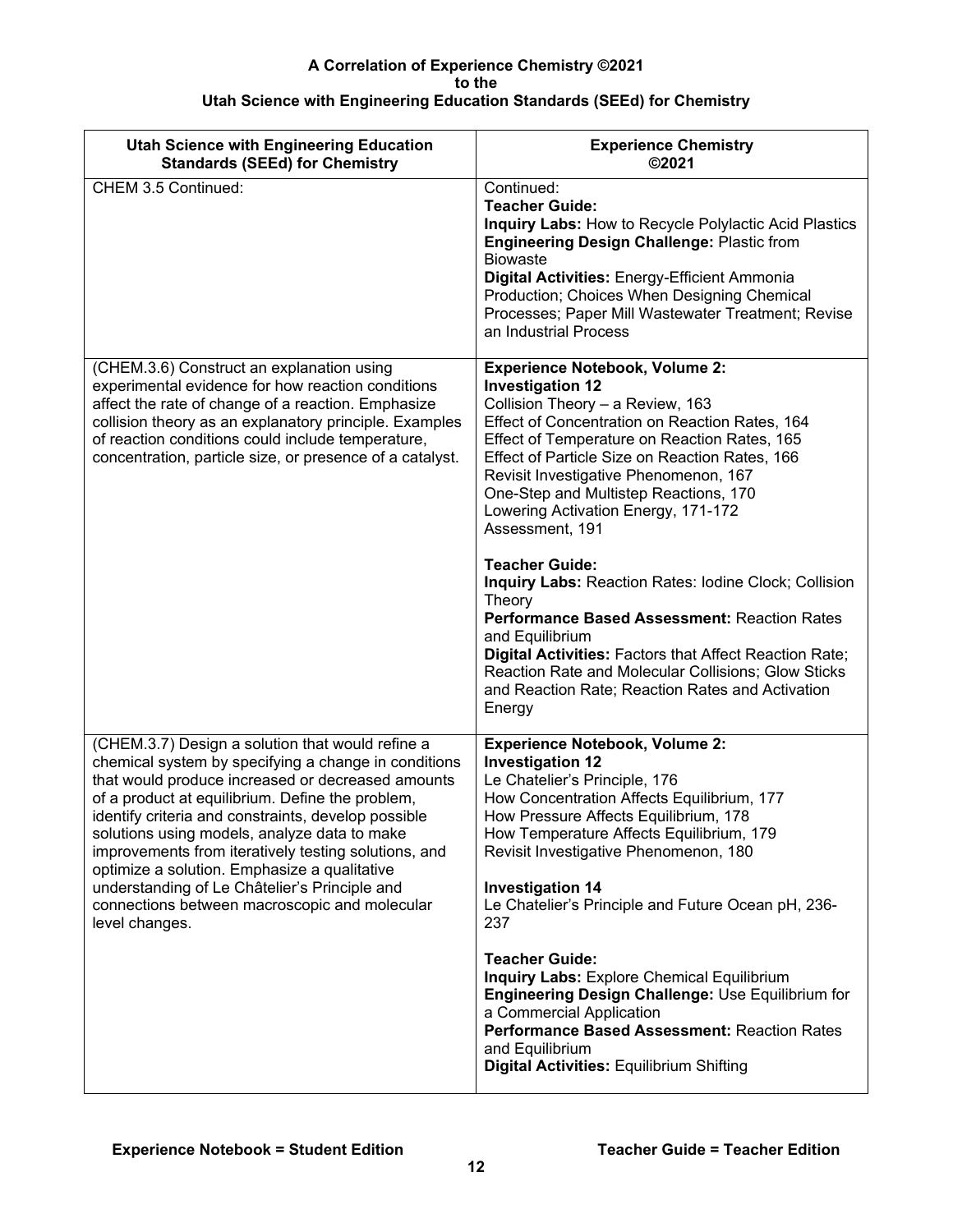<span id="page-12-0"></span>

| <b>Utah Science with Engineering Education</b><br><b>Standards (SEEd) for Chemistry</b>                                                                                                                                                                                                                                                                                                                                                         | <b>Experience Chemistry</b><br>©2021                                                                                                                                                                                                                                                                                                                                                                                                                                                                                                                                                                                                                                                                                                                                                                                                                                                                                                                                                 |
|-------------------------------------------------------------------------------------------------------------------------------------------------------------------------------------------------------------------------------------------------------------------------------------------------------------------------------------------------------------------------------------------------------------------------------------------------|--------------------------------------------------------------------------------------------------------------------------------------------------------------------------------------------------------------------------------------------------------------------------------------------------------------------------------------------------------------------------------------------------------------------------------------------------------------------------------------------------------------------------------------------------------------------------------------------------------------------------------------------------------------------------------------------------------------------------------------------------------------------------------------------------------------------------------------------------------------------------------------------------------------------------------------------------------------------------------------|
| (CHEM.3.8) Obtain, evaluate, and communicate<br>information regarding the effects of designed<br>chemicals in a complex real-world system. Emphasize<br>the role of chemistry in solving problems, while<br>acknowledging unintended consequences. Examples<br>could include ozone depletion and restoration, DDT,<br>development of medicines, the preservation of<br>historical artifacts, or use of bisphenol-A in plastic<br>manufacturing. | <b>Experience Notebook, Volume 2:</b><br><b>Investigation 18</b><br>Green Chemistry, 403<br>Chemicals All Around Us, 404<br>The Chemical Industry, 405-406<br>Waste and Unintended Impacts, 412-413<br>Chemical Disasters, 414<br>Revisit Investigative Phenomenon, 416<br>4. Designing Safer Chemicals, 421<br>10. Design for Degradation, 427<br><b>Teacher Guide:</b><br>Inquiry Labs: Toxicity of Road Deicers<br><b>Digital Activities: Getting the Lead Out</b>                                                                                                                                                                                                                                                                                                                                                                                                                                                                                                                |
| (CHEM.4) Energy in Chemical Systems                                                                                                                                                                                                                                                                                                                                                                                                             |                                                                                                                                                                                                                                                                                                                                                                                                                                                                                                                                                                                                                                                                                                                                                                                                                                                                                                                                                                                      |
| (CHEM.4.1) Construct an argument from evidence<br>about whether a simple chemical reaction absorbs or<br>releases energy. Emphasize that the overall change in<br>energy is related to the energy absorbed when bonds<br>are broken and the energy released when bonds are<br>formed. Examples could include chemical reactions<br>releasing or absorbing energy to or from the<br>surrounding solution or the metabolism of glucose.           | <b>Experience Notebook, Volume 1:</b><br><b>Investigation 6</b><br>Energy of Reactions, 223-224<br>What Causes Reactions?, 225<br>Revisit Investigative Phenomenon, 226<br><b>Combination Reactions, 228</b><br>Decomposition Reactions, 229<br><b>Investigation 8</b><br>Bond Enthalpy, 285-286<br>Activation Energy, 287<br>Representations of Enthalpy, 288<br>Revisit Investigative Phenomenon, 290<br>Hess's Law, 291<br>Heat Summation, 292<br>Standard Enthalpy of Formation, 293<br>Standard Enthalpy of Reaction, 294<br>Enthalpy of Solution, 296-297<br>Revisit Investigative Phenomenon, 298<br><b>Teacher Guide:</b><br>Inquiry Labs: The Thermodynamics of Hand<br>Warmers; Hess's Law and the Combustion of a Metal<br><b>Engineering Design Challenge: Flameless Heating</b><br>Systems<br>Digital Activities: Energy Changes in Reactions;<br>Energy in Reactions; Compare Heats of Formation;<br>Bond Energy and Enthalpy; Energy Input for the<br>Rusting of Iron |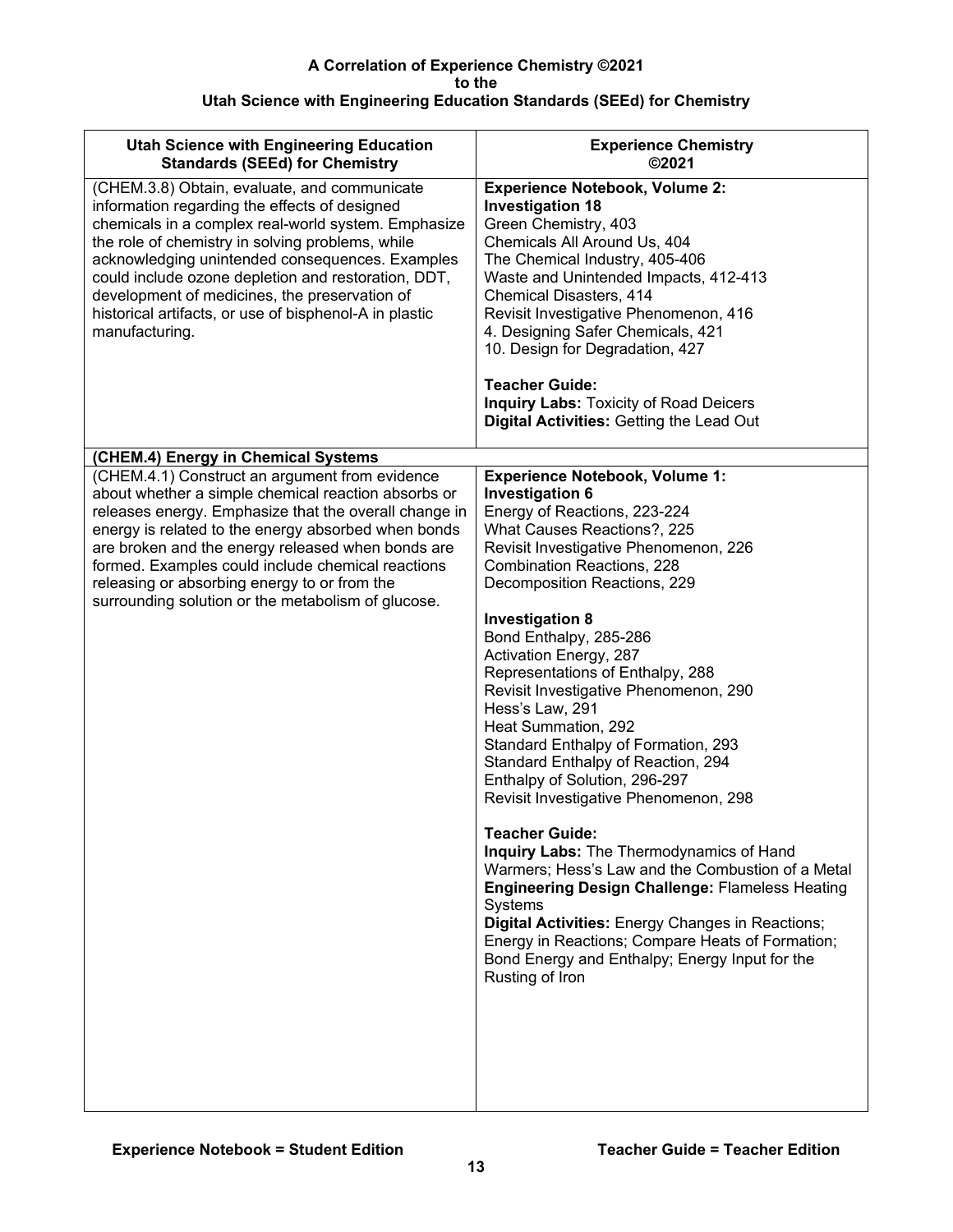| <b>Utah Science with Engineering Education</b>                                                                                                                                                                                                                                                                                                                                                                                                                     | <b>Experience Chemistry</b>                                                                                                                                                                                                                                                                                                                                                                                                                                                                                                                                                                                                                                                                                                                                                                                                                                                                                                                            |
|--------------------------------------------------------------------------------------------------------------------------------------------------------------------------------------------------------------------------------------------------------------------------------------------------------------------------------------------------------------------------------------------------------------------------------------------------------------------|--------------------------------------------------------------------------------------------------------------------------------------------------------------------------------------------------------------------------------------------------------------------------------------------------------------------------------------------------------------------------------------------------------------------------------------------------------------------------------------------------------------------------------------------------------------------------------------------------------------------------------------------------------------------------------------------------------------------------------------------------------------------------------------------------------------------------------------------------------------------------------------------------------------------------------------------------------|
| <b>Standards (SEEd) for Chemistry</b>                                                                                                                                                                                                                                                                                                                                                                                                                              | ©2021                                                                                                                                                                                                                                                                                                                                                                                                                                                                                                                                                                                                                                                                                                                                                                                                                                                                                                                                                  |
| (CHEM.4.2) Construct an explanation of the effects<br>that different frequencies of electromagnetic radiation<br>have when absorbed by matter. Emphasize a<br>qualitative understanding. Examples could include<br>that low energy electromagnetic radiation can<br>increase molecular rotation and bond vibration, visible<br>light can cause electronic transitions, and high energy<br>electromagnetic radiation can result in ionization and<br>bond breaking. | <b>Experience Notebook, Volume 1:</b><br><b>Investigation 1</b><br>Atomic Structure, 5<br>Atomic Emission Spectra, 22-23<br>Revisit Investigative Phenomenon, 27<br><b>Experience Notebook, Volume 2:</b><br><b>Investigation 10</b><br>Flow of Energy in Earth's Systems, 44<br>Biogeochemical Cycles, 45-46<br>Earth's Radiative Energy Budget, 55-56<br>Evaporation and Transpiration, 58<br><b>Investigation 11</b><br>Radiation: Absorption and Reradiation, 102<br>Incoming and Outgoing Radiation, 105-106<br><b>Investigation 17</b><br>Radiation Penetration, 387<br>Radiation and Medicine, 396-397<br>Radiation and Living Tissue, 398<br>Radiation and Gene Mutation, 399-400<br><b>Teacher Guide:</b><br>Inquiry Labs: How Sunscreen Protects Us from<br>Radiation; Nuclear Radiation and Shielding<br>Digital Activities: Emission Spectra of Elements;<br>Energy In and Out of Earth's Atmosphere; Ionizing<br><b>Radiation Hazards</b> |
| (CHEM.4.3) Design a device that converts energy                                                                                                                                                                                                                                                                                                                                                                                                                    | <b>Experience Notebook, Volume 1:</b>                                                                                                                                                                                                                                                                                                                                                                                                                                                                                                                                                                                                                                                                                                                                                                                                                                                                                                                  |
| from one form into another to solve a problem. Define                                                                                                                                                                                                                                                                                                                                                                                                              | <b>Investigation 8</b>                                                                                                                                                                                                                                                                                                                                                                                                                                                                                                                                                                                                                                                                                                                                                                                                                                                                                                                                 |
| the problem, identify criteria and constraints, develop                                                                                                                                                                                                                                                                                                                                                                                                            | Enthalpy of Solution, 296-297                                                                                                                                                                                                                                                                                                                                                                                                                                                                                                                                                                                                                                                                                                                                                                                                                                                                                                                          |
| possible solutions using models, analyze data to                                                                                                                                                                                                                                                                                                                                                                                                                   | <b>Teacher Guide:</b>                                                                                                                                                                                                                                                                                                                                                                                                                                                                                                                                                                                                                                                                                                                                                                                                                                                                                                                                  |
| make improvements from iteratively testing solutions,                                                                                                                                                                                                                                                                                                                                                                                                              | Inquiry Labs: The Thermodynamics of Hand                                                                                                                                                                                                                                                                                                                                                                                                                                                                                                                                                                                                                                                                                                                                                                                                                                                                                                               |
| and optimize a solution. Emphasize chemical potential                                                                                                                                                                                                                                                                                                                                                                                                              | Warmers; Solar Cell Technology; Build a Micro                                                                                                                                                                                                                                                                                                                                                                                                                                                                                                                                                                                                                                                                                                                                                                                                                                                                                                          |
| energy as a type of stored energy. Examples of                                                                                                                                                                                                                                                                                                                                                                                                                     | <b>Battery</b>                                                                                                                                                                                                                                                                                                                                                                                                                                                                                                                                                                                                                                                                                                                                                                                                                                                                                                                                         |
| sources of chemical potential energy could include                                                                                                                                                                                                                                                                                                                                                                                                                 | <b>Engineering Design Challenge: Flameless Heating</b>                                                                                                                                                                                                                                                                                                                                                                                                                                                                                                                                                                                                                                                                                                                                                                                                                                                                                                 |
| oxidation-reduction or combustion reactions.                                                                                                                                                                                                                                                                                                                                                                                                                       | Systems                                                                                                                                                                                                                                                                                                                                                                                                                                                                                                                                                                                                                                                                                                                                                                                                                                                                                                                                                |